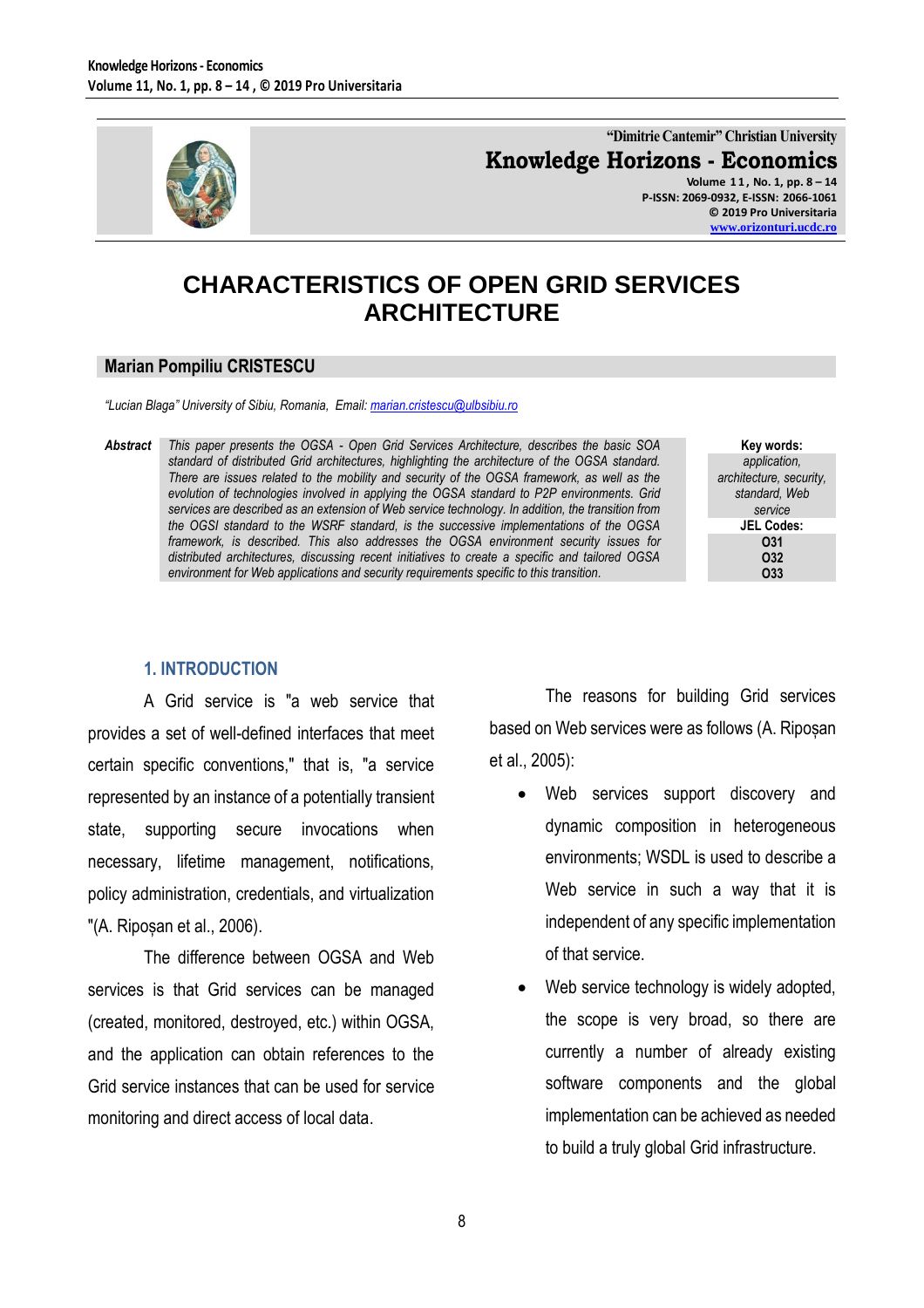Web services are built on standard technologies, an important requirement for ensuring their widespread acceptance.

Grid services are focused on transient service instances, since in Grid computing, it is often necessary to create services dynamically, then and as required. Migration, for example, involves relocating job execution to a network from one machine to another while the current status of a job is saved by the "checkpointing" procedure which typically means saving the state to a file.

OGSA defines standard mechanisms for creating, naming, discovering Grid transient instances, ensuring location transparency, and multiple protocol junctions for service instances; also supports integration with the native platform facilities on which they are built.

Virtualization of Grid services is essential for running services at a superior level on heterogeneous device collections. In a Grid environment, virtual Grid services help ensure a virtual top level across multiple Grid variants, making it possible to map / translate common semantic service functionality across multiple platforms (A. Ripoșan et al., 2005).

### **2. GRID SERVICES AND RESOURCES**

According to OGSI specification, Grid services expanded Web services to provide additional functionality.

The main difference between OGSI - Open Grid Services Infrastructure and WSRF - Web Services Resource Framework, from this point of view, is that OGSI uses the same construction to

represent a Web service and state resource, while WSRF uses another approach that separates the resource message processor.

WSRF uses the so-called predefined shape of the resource that defines the relationship between the Web services interface and resources. Any service adhering to this "default resource model" becomes a WS-Resource. The properties of a WS-Resource can be accessed through the Web service interfaces (A. Ripoșan et al., 2005).

A common feature of the two is that both OGSI and WSRF provide Web services characterized by their status for representing the components of the Grid. However, the way and the syntax in which OGSA services are defined have been changed, this not affecting the semantic behaviour of the resulting services. The functionality of an OGSI Grid service and the WSRF WS-Resource functionality are relatively similar, but the WSRF approach is more flexible and allows multito-many multiple-relationship relationships between Web services and any associated resource through the state.

### **2.1 WSRF SPECIFICATIONS**

The WSRF is divided into a set of five specifications and together with the OGSI notification specification forms a set of specifications for six distinct areas (E. Deelman et al., 2008):

 WS-ResourceProperties: Describes WS-Resource and how state-related resources are associated through Web services. This specification describes how the properties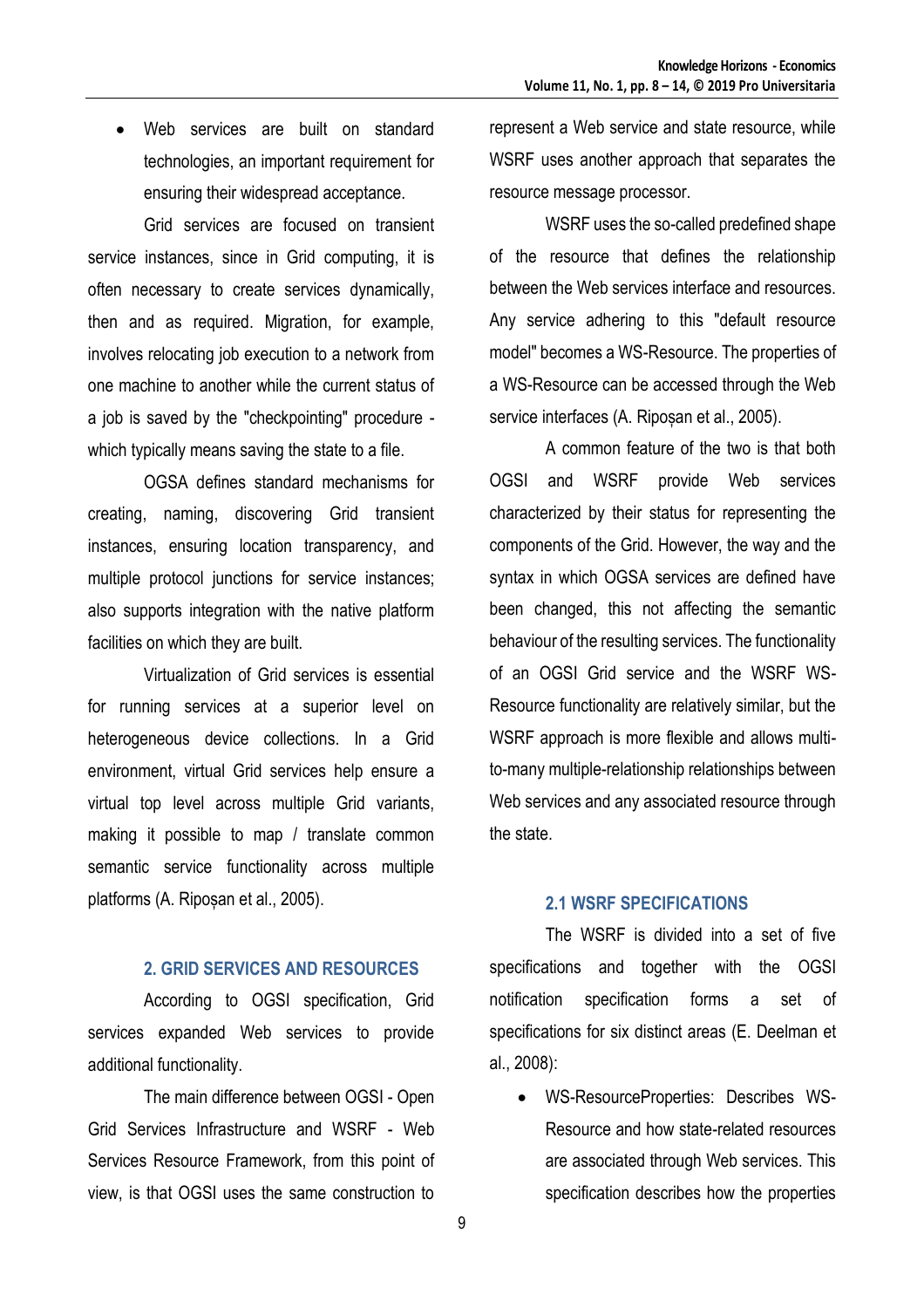of services in the resource are accessed, how such information is altered or deleted;

- WS-ResourceLifetime: allows a user to specify a lifetime for a WS-Resource;
- WS-RenewableReferences: describes how the WS-Addressing reference, or destination address, the terminal reference, is annotated to provide the information needed to access a new reference when the current reference becomes invalid;
- WS-ServiceGroup: replaces the OGSI grouping mechanism;
- WS-BaseFault: Replaces OGSI representation for service dysfunction or exceptions;
- WS-Notification: describes asynchronous notification patterns for publish / subscription events that can be used to "remotely" listen to status changes or update service data. The WS-Notification specification has been extended to include a number of features implemented in other event notification systems.

# **3. ABOUT MOBILITY AND SECURITY IN THE OGSA STANDARD**

There is currently a general interest in integrating mobile communication into the OGSA architecture. Some authors who have studied the limitations of Grid services in connection with mobility issues have presented some interesting aspects; these authors have proposed extending Grid services to remove these limitations (I. Foster et al., 2002).

Under the current circumstances of Grid technology development, and in line with the OGSA standard specifications, it is still difficult to decide clearly, what are the boundaries between Grid Static architectures and Grid Mobil architectures. Identifying these borders is useful to define how to differentiate between the two types of systems. Until now, the distinction has been based on whether the Grid interface is static or mobile. The mobile interface is the one that allows full virtualization of resources, and thus provides resource mobility.

According to the OGSA description, a Grid Service is static and does not have mobility, being fixed to the machine that hosts the Grid that provides that Grid service. There are many limitations that arise from the static nature of Grid services, such as the need for continuous connectivity, bandwidth, low flexibility and intelligence, and excessive service demand.

Consequently, the hypothesis that mobile Grid services can solve the problems raised by static Grid services has been issued; mobility can bring great theoretical and practical value to improve the flexibility of Grid services and increase the level of practicality.

# **3.1. MOBILITY OF SERVICES AND RESOURCES**

The potential of resource mobility has raised the issue of resource discovery (WSRF does not specify how resources are discovered or created). If a resource is released from the endpoint / destination of the Web service and becomes essentially autonomous, resources can be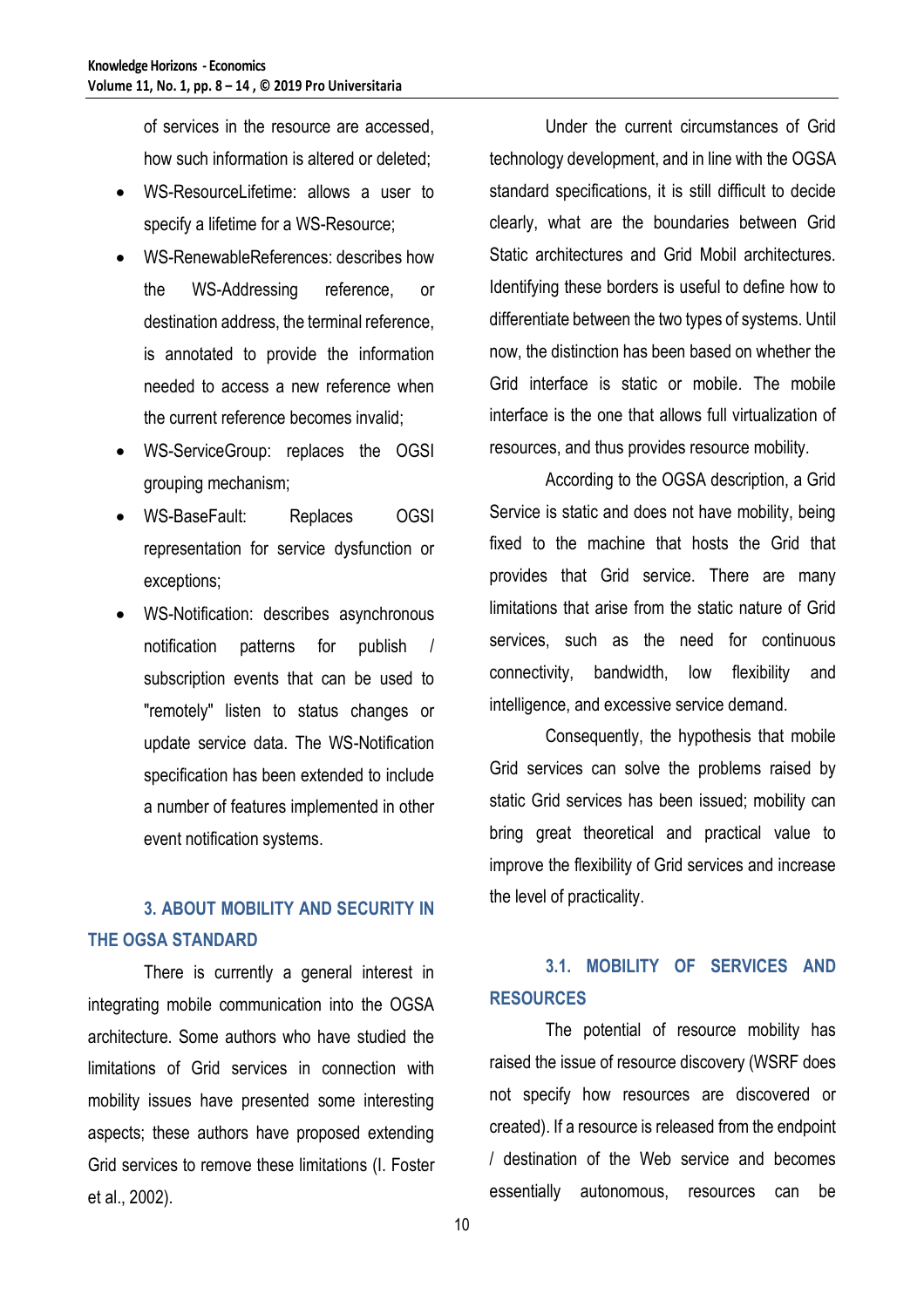discovered and rediscovered in a decentralized manner and, moreover, when it comes to mobile resources, it is possible to discover and rediscover resources which were "lost". Therefore, a decentralized mechanism of resource discovery is needed (A. Ripoșan et al., 2006).

If the resource moves and is still exposed by another Web service, the "resolver" entity will refer the consumer to another network location. It may be necessary for the "resolver" entity to be discovered, and the "resolver" entity still needs to discover the service that now has access to the resource to get the real address (Figure 1 - b). The "resolver" entity can be notified about the location of the service, or discover the new service itself.

The address-to-execution mechanism allows services, not just resources, to migrate to different network locations, between different invitations.

A logical destination / termination point may refer to multiple terminal / destination points, and the resolving entity may choose a particular terminal point, depending on various factors (such as network charging and response time). In addition to decoupling the service resource, a logical EPR opens the WSRF specification to a new resource class.

An example comes from the WS-ServiceGroup specification, which defines a ServiceGroup as a WS-Resource. A ServiceGroup (as a representative of a community) contains the status information about members of the group in the form of MemberEPR (which are also WS-Resources). By using logical EPRs, the responsibility of the delegated service as the Group Coordinator to maintain group membership of group members can be transferred to another service within the group. In the opposite situation, if the ServiceGroup were linked to a single service, then the whole group would cease to be operational if the private service acting as the "ServiceGroup" coordinator leaves the group, either at will or due to unforeseen circumstances. Transferring the responsibility to retain membership of "ServiceGroup" to another service within the group also requires the migration of those resources to a new location.

Another benefit of a service's ability to change its destination point is that the WSRF for services and nodes that do not have a fixed network address are open in this way (I. Wang, 2005). This category may include nodes that use DHCP to gain a network address and / or physically move over the network.

In addition, a logical terminal / destination point opens for nodes beyond NAT systems to act as service providers because the difference between the perceived terminal / destination of the service beyond NAT and the received terminal / destination as seen in the network, can be resolved at the time of execution.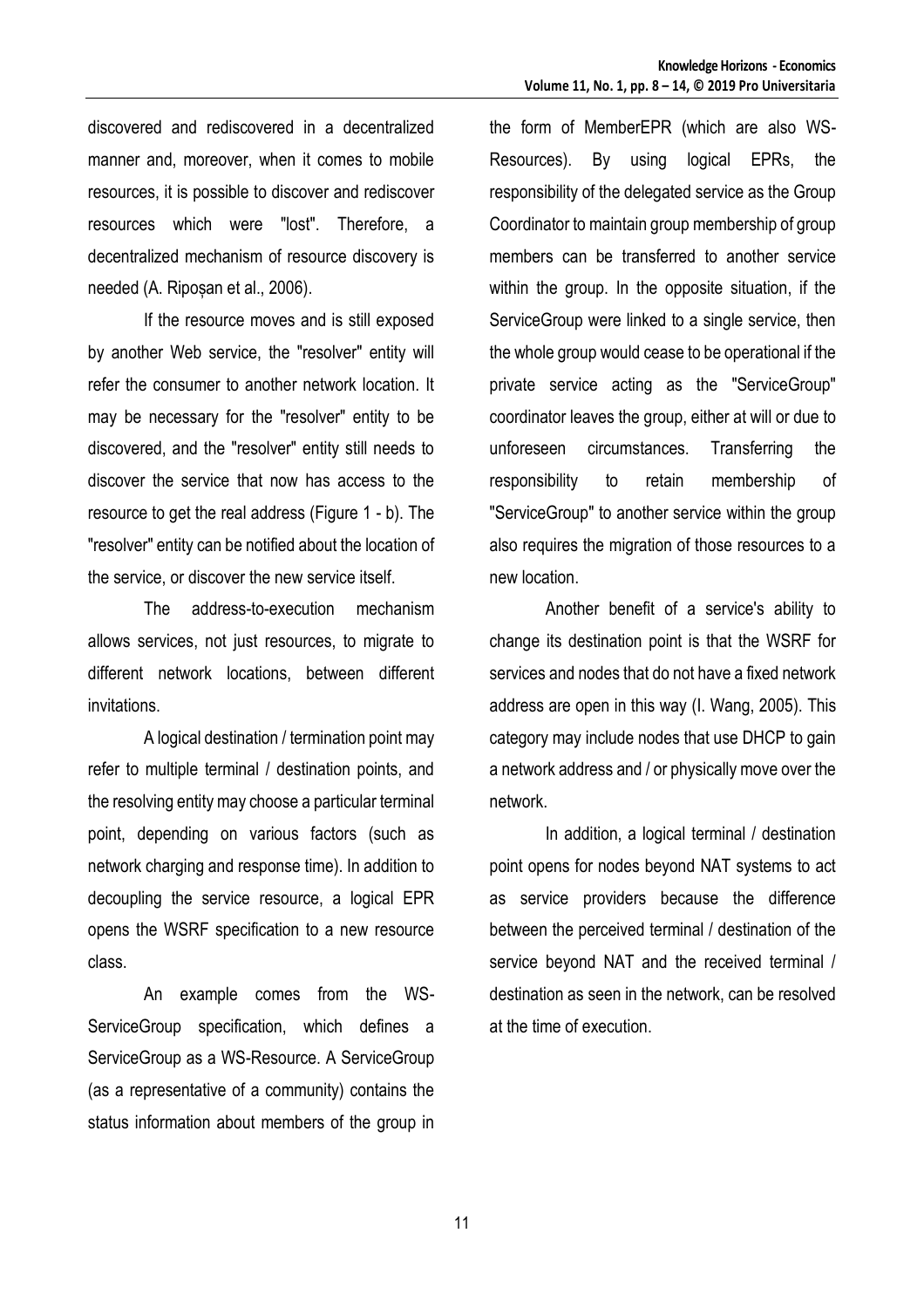*Figure 1. Localization of services and resources: (a through logical addresses and the "solving" mechanism (b) Through logical addresses and the "solving" mechanism in mobility conditions, (c) without logical addresses and without the "solving" mechanism*



### **3.2. WS-SECURITY SPECIFICATION SET**

The WS-Trust (P2PS,2017) model can be used to define a framework in which Grid services can interoperate securely within a group by defining trust relationships between VO members, which ensures secure communication and at the same time makes it easy level of VO.

In the WS-Trust (P2PS,2017), each Grid Service that interfaces into a group must provide a security token to each request, which may include the name, identity, key, group, privileges, capabilities, attributes, etc. Next, a digital signature with an associated secret key can be used to demonstrate the authorized use of the security token.

WS-Security describes SOAP messaging developments to ensure the quality of data protection. WS-Security also provides a generic mechanism for associating security tokens with SOAP messages. The WS-Security specification describes how to encrypt a binary security token,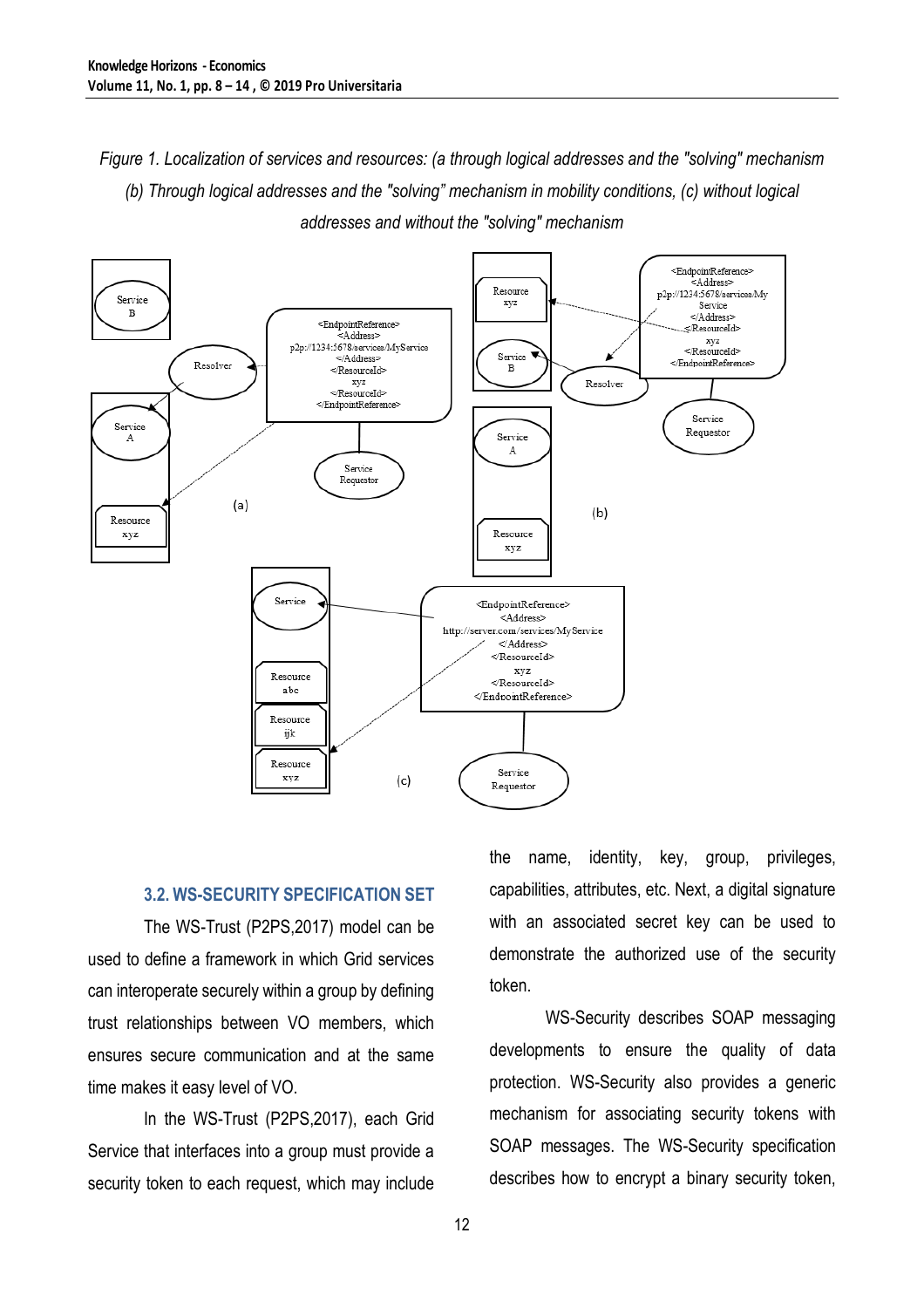such as X.509 certificates, Kerberos vouchers, SAML assertions, etc. (UDDI Spec TC ,2018)

In addition, the WS-Trust (The WSPeer ProjectSpec TC ,2018) provides a mechanism by which the level of trust that needs to be given to assertions presented by other entities is defined and expressed at policy level: WS-Policy, WS-PolicyAttachment, and WS-SecurityPolicy (The WSPeer ProjectSpec TC ,2018).

Web Services Security Specification Set includes the following sections [39]: SOAP Message Security 1.0, Web Services Security UsernameToken Profile 1.0, Web Services Security X.509 Certificate Token Profile and relevant XML schemes.

The WSS Technical Committee for use with the SOAP Message Security 1.0 specification, including Web Services Security, provides additional token profiles: SAML Token Profile.

• SOAP Message Security 1.0 Base Specification describes SOAP protocol developments to ensure the integrity and privacy of the message. The specified mechanism can be used to be compatible with a variety of security models and encryption technologies. The specification also provides a generic mechanism for associating the security token with the content of the message. As the specification is designed to be expandable and able to support multiple tokens, no specific security tokens are required. For example, a customer can provide a token format for identity demonstration and

another format to demonstrate the ownership of a certain commercial certification. Additionally, the specification describes the coding of binary security tokens, a framework for XML-based tokens, and how to include opaque encrypted keys. The specification also includes extension mechanisms that can be used to further describe the characteristics of the tokens that are included;

- The Username Token Profile document describes how to use a UsernameToken with the WSS basic specification, namely how a web service consumer can provide a UsernameToken as a means of identifying by user name, and optionally by using a password (shared secret or equivalent password); describes how that identity is authenticated with the web service provider;
- X.509 Certificate Token Profile describes how to use X.509 Certificates with the SOAP Message Security 1.0 specification. An X.509 certificate specifies a link between a public key and a set of attributes that includes at least the subject name, the name of the emitter, the serial number, and the range of validity. This link can be later revoked by mechanisms that include Certificate Revocation List (CRL), OCSP Tokens, or mechanisms outside the X.509 framework, such as XKMS. An X.509 certificate can be used to validate a public key that can be used to authenticate a rich